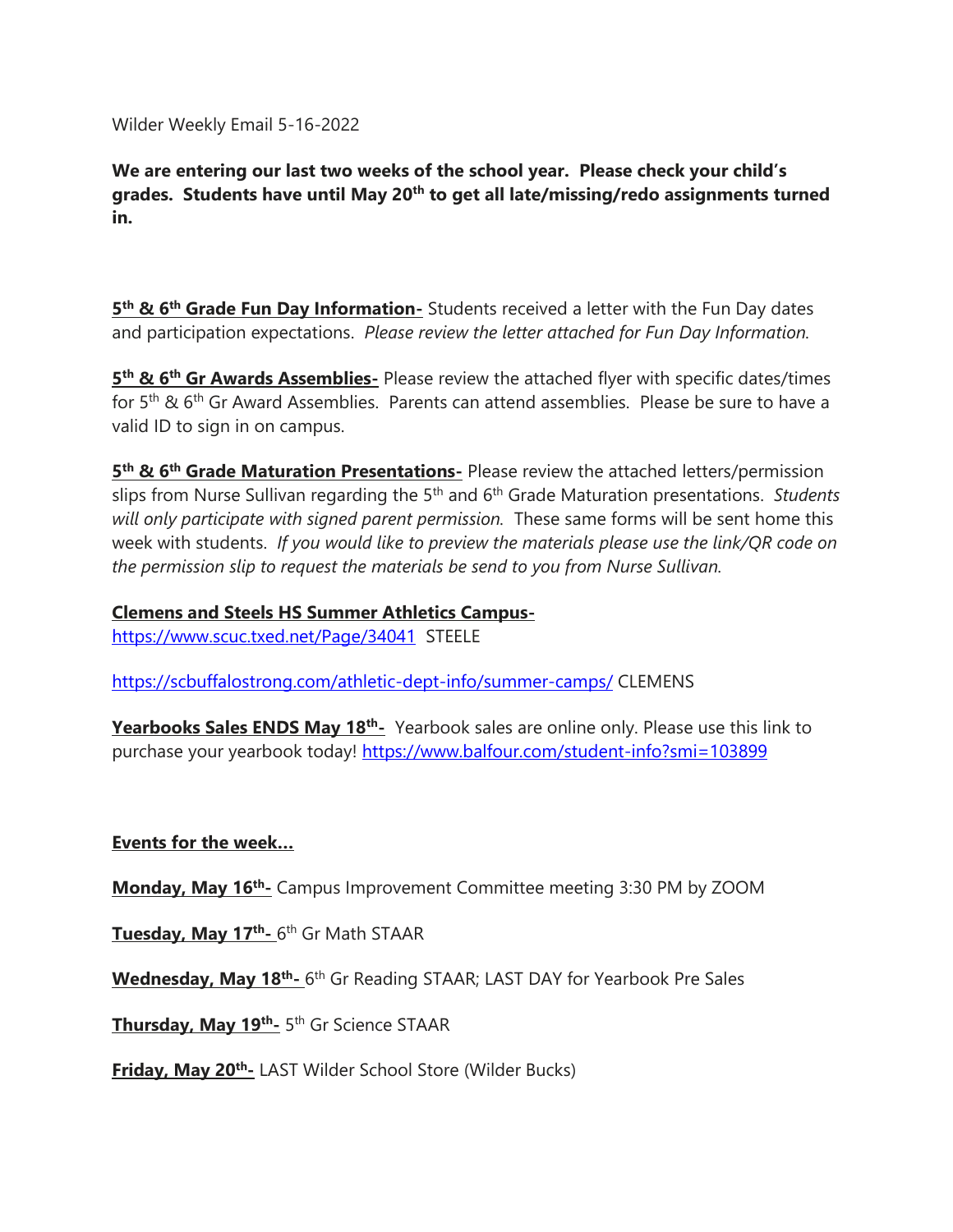## **UPCOMING EVENTS**

- $M$ ay 23 6<sup>th</sup> Gr Dual Language Spanish Testing Day 1
- May  $25$ 6<sup>th</sup> Gr Dual Language Spanish Testing Day 2
- May  $23$ 5<sup>th</sup> Gr Field Day/6<sup>th</sup> Gr Maturation Presentation
- May  $24$  $6<sup>th</sup>$  Gr Field Day/5<sup>th</sup> Gr Maturation Presentation
- $May<sub>25</sub>$ 5<sup>th</sup> Gr Fun Day
- May  $26$  $6<sup>th</sup>$  Gr Fun Day/5<sup>th</sup> Gr Awards celebration (during the day)
- May 27  $6<sup>th</sup>$  Gr Honors Awards Assembly (during the day)/Early Dismissal at 12:20

Let's have a Wilder Week!

Sarah M. Dauphinais, Principal

### **Follow Laura Ingalls Wilder Intermediate School on Facebook**

**[https://www.facebook.com/Laura-Ingalls-Wilder-Intermediate-100130998002110/](https://nam04.safelinks.protection.outlook.com/?url=https%3A%2F%2Fwww.facebook.com%2FLaura-Ingalls-Wilder-Intermediate-100130998002110%2F&data=05%7C01%7Ceramos%40scuc.txed.net%7C8254f78d89164a38618f08da35b22dbb%7C0b972b505d1b4da1863b3d65adbdfd17%7C0%7C0%7C637881337477285758%7CUnknown%7CTWFpbGZsb3d8eyJWIjoiMC4wLjAwMDAiLCJQIjoiV2luMzIiLCJBTiI6Ik1haWwiLCJXVCI6Mn0%3D%7C3000%7C%7C%7C&sdata=F%2F8OwNJpsMzMukFdvuh66SccmdFykczvhtuNVX4R8DU%3D&reserved=0)**

### **Attachments:**

[messages/attachments/25ce89d3283a1821c1207edfc48943ee/Fun\\_Day\\_Flyer\\_Informat](https://nam04.safelinks.protection.outlook.com/?url=https%3A%2F%2Fstorage.googleapis.com%2Fpt06-1%2Fmessages%2Fattachments%2F25ce89d3283a1821c1207edfc48943ee%2FFun_Day_Flyer_Information_%252526_Expectations.pdf&data=05%7C01%7Ceramos%40scuc.txed.net%7C8254f78d89164a38618f08da35b22dbb%7C0b972b505d1b4da1863b3d65adbdfd17%7C0%7C0%7C637881337477285758%7CUnknown%7CTWFpbGZsb3d8eyJWIjoiMC4wLjAwMDAiLCJQIjoiV2luMzIiLCJBTiI6Ik1haWwiLCJXVCI6Mn0%3D%7C3000%7C%7C%7C&sdata=sks49sxD3tl63Lpi61wy5rHlvh9EN9Y2rr8oAKQi3Tw%3D&reserved=0) [ion\\_%26\\_Expectations.pdf](https://nam04.safelinks.protection.outlook.com/?url=https%3A%2F%2Fstorage.googleapis.com%2Fpt06-1%2Fmessages%2Fattachments%2F25ce89d3283a1821c1207edfc48943ee%2FFun_Day_Flyer_Information_%252526_Expectations.pdf&data=05%7C01%7Ceramos%40scuc.txed.net%7C8254f78d89164a38618f08da35b22dbb%7C0b972b505d1b4da1863b3d65adbdfd17%7C0%7C0%7C637881337477285758%7CUnknown%7CTWFpbGZsb3d8eyJWIjoiMC4wLjAwMDAiLCJQIjoiV2luMzIiLCJBTiI6Ik1haWwiLCJXVCI6Mn0%3D%7C3000%7C%7C%7C&sdata=sks49sxD3tl63Lpi61wy5rHlvh9EN9Y2rr8oAKQi3Tw%3D&reserved=0) (146.9 KB)

[messages/attachments/f979e58d902538815d2a75eecd6043a7/5th\\_Grade\\_Awards\\_Ma](https://nam04.safelinks.protection.outlook.com/?url=https%3A%2F%2Fstorage.googleapis.com%2Fpt06-1%2Fmessages%2Fattachments%2Ff979e58d902538815d2a75eecd6043a7%2F5th_Grade_Awards_May_26_ENG_%252526_SPAN.pdf&data=05%7C01%7Ceramos%40scuc.txed.net%7C8254f78d89164a38618f08da35b22dbb%7C0b972b505d1b4da1863b3d65adbdfd17%7C0%7C0%7C637881337477285758%7CUnknown%7CTWFpbGZsb3d8eyJWIjoiMC4wLjAwMDAiLCJQIjoiV2luMzIiLCJBTiI6Ik1haWwiLCJXVCI6Mn0%3D%7C3000%7C%7C%7C&sdata=kcSdNzTEQ2WHTLpr4BHM4zk6G49QaerfKsWhAVGkAdc%3D&reserved=0) [y\\_26\\_ENG\\_%26\\_SPAN.pdf](https://nam04.safelinks.protection.outlook.com/?url=https%3A%2F%2Fstorage.googleapis.com%2Fpt06-1%2Fmessages%2Fattachments%2Ff979e58d902538815d2a75eecd6043a7%2F5th_Grade_Awards_May_26_ENG_%252526_SPAN.pdf&data=05%7C01%7Ceramos%40scuc.txed.net%7C8254f78d89164a38618f08da35b22dbb%7C0b972b505d1b4da1863b3d65adbdfd17%7C0%7C0%7C637881337477285758%7CUnknown%7CTWFpbGZsb3d8eyJWIjoiMC4wLjAwMDAiLCJQIjoiV2luMzIiLCJBTiI6Ik1haWwiLCJXVCI6Mn0%3D%7C3000%7C%7C%7C&sdata=kcSdNzTEQ2WHTLpr4BHM4zk6G49QaerfKsWhAVGkAdc%3D&reserved=0) (87.0 KB)

[messages/attachments/2aa7b58c9ac1a988cbeb88a3405f83dc/6th\\_Grade\\_Honors\\_May](https://nam04.safelinks.protection.outlook.com/?url=https%3A%2F%2Fstorage.googleapis.com%2Fpt06-1%2Fmessages%2Fattachments%2F2aa7b58c9ac1a988cbeb88a3405f83dc%2F6th_Grade_Honors_May_27_ENG_%252526_SPAN.pdf&data=05%7C01%7Ceramos%40scuc.txed.net%7C8254f78d89164a38618f08da35b22dbb%7C0b972b505d1b4da1863b3d65adbdfd17%7C0%7C0%7C637881337477285758%7CUnknown%7CTWFpbGZsb3d8eyJWIjoiMC4wLjAwMDAiLCJQIjoiV2luMzIiLCJBTiI6Ik1haWwiLCJXVCI6Mn0%3D%7C3000%7C%7C%7C&sdata=VMUUgIvvef86Ghamkkmp9V8SuxFoXVqSyCWUsPFMqMU%3D&reserved=0) 27 ENG %26 SPAN.pdf (105.7 KB)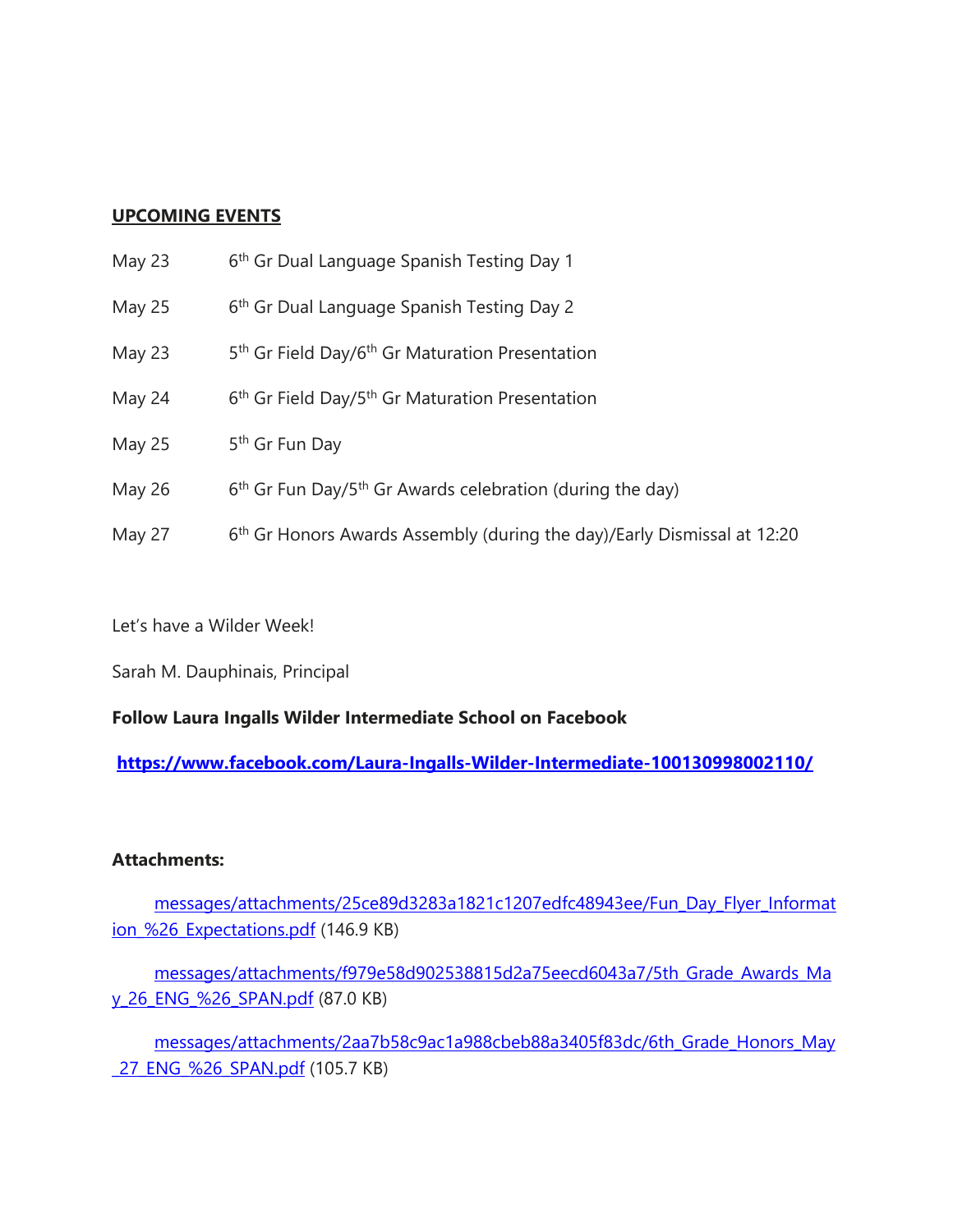[messages/attachments/6016d65949ace6b3dc966f50477448e7/6th\\_Grade\\_Maturation\\_](https://nam04.safelinks.protection.outlook.com/?url=https%3A%2F%2Fstorage.googleapis.com%2Fpt06-1%2Fmessages%2Fattachments%2F6016d65949ace6b3dc966f50477448e7%2F6th_Grade_Maturation_Goals_and_Objectives--English-Spanish.pdf&data=05%7C01%7Ceramos%40scuc.txed.net%7C8254f78d89164a38618f08da35b22dbb%7C0b972b505d1b4da1863b3d65adbdfd17%7C0%7C0%7C637881337477285758%7CUnknown%7CTWFpbGZsb3d8eyJWIjoiMC4wLjAwMDAiLCJQIjoiV2luMzIiLCJBTiI6Ik1haWwiLCJXVCI6Mn0%3D%7C3000%7C%7C%7C&sdata=mKYjTEiP0n2IDF7ur%2B3fZlsWouMWAehlt%2Bt5ZuckvnM%3D&reserved=0) Goals and Objectives--English-Spanish.pdf (29.6 KB)

[messages/attachments/1c48e526d89801108cc0a29ac2a3b795/5th\\_Grade\\_Maturation\\_](https://nam04.safelinks.protection.outlook.com/?url=https%3A%2F%2Fstorage.googleapis.com%2Fpt06-1%2Fmessages%2Fattachments%2F1c48e526d89801108cc0a29ac2a3b795%2F5th_Grade_Maturation_Goals_and_Objectives--English-Spanish.pdf&data=05%7C01%7Ceramos%40scuc.txed.net%7C8254f78d89164a38618f08da35b22dbb%7C0b972b505d1b4da1863b3d65adbdfd17%7C0%7C0%7C637881337477285758%7CUnknown%7CTWFpbGZsb3d8eyJWIjoiMC4wLjAwMDAiLCJQIjoiV2luMzIiLCJBTiI6Ik1haWwiLCJXVCI6Mn0%3D%7C3000%7C%7C%7C&sdata=M8a2gHXa5CYrLwlI0HVDx60gngOo39DvVXsA6XtuI94%3D&reserved=0) [Goals\\_and\\_Objectives--English-Spanish.pdf](https://nam04.safelinks.protection.outlook.com/?url=https%3A%2F%2Fstorage.googleapis.com%2Fpt06-1%2Fmessages%2Fattachments%2F1c48e526d89801108cc0a29ac2a3b795%2F5th_Grade_Maturation_Goals_and_Objectives--English-Spanish.pdf&data=05%7C01%7Ceramos%40scuc.txed.net%7C8254f78d89164a38618f08da35b22dbb%7C0b972b505d1b4da1863b3d65adbdfd17%7C0%7C0%7C637881337477285758%7CUnknown%7CTWFpbGZsb3d8eyJWIjoiMC4wLjAwMDAiLCJQIjoiV2luMzIiLCJBTiI6Ik1haWwiLCJXVCI6Mn0%3D%7C3000%7C%7C%7C&sdata=M8a2gHXa5CYrLwlI0HVDx60gngOo39DvVXsA6XtuI94%3D&reserved=0) (304.2 KB)

[messages/attachments/22d4102f1a652e0bf4d61a134f77f0ba/Maturation-](https://nam04.safelinks.protection.outlook.com/?url=https%3A%2F%2Fstorage.googleapis.com%2Fpt06-1%2Fmessages%2Fattachments%2F22d4102f1a652e0bf4d61a134f77f0ba%2FMaturation-5th_Permission_slip-Eng-Spn_%2525282%252529.pdf&data=05%7C01%7Ceramos%40scuc.txed.net%7C8254f78d89164a38618f08da35b22dbb%7C0b972b505d1b4da1863b3d65adbdfd17%7C0%7C0%7C637881337477285758%7CUnknown%7CTWFpbGZsb3d8eyJWIjoiMC4wLjAwMDAiLCJQIjoiV2luMzIiLCJBTiI6Ik1haWwiLCJXVCI6Mn0%3D%7C3000%7C%7C%7C&sdata=v7qNuDkkXLZ%2FfehrrxeL0fNmCeRf2FJ%2BnfMP2CmmHFc%3D&reserved=0)5th Permission slip-Eng-Spn %282%29.pdf (110.8 KB)

[messages/attachments/82b46fd1c44220f261c7bc08ed5fdb1e/Maturation-](https://nam04.safelinks.protection.outlook.com/?url=https%3A%2F%2Fstorage.googleapis.com%2Fpt06-1%2Fmessages%2Fattachments%2F82b46fd1c44220f261c7bc08ed5fdb1e%2FMaturation-6th_Grade_Permission_slip_Eng-Spn_%2525282%252529.pdf&data=05%7C01%7Ceramos%40scuc.txed.net%7C8254f78d89164a38618f08da35b22dbb%7C0b972b505d1b4da1863b3d65adbdfd17%7C0%7C0%7C637881337477285758%7CUnknown%7CTWFpbGZsb3d8eyJWIjoiMC4wLjAwMDAiLCJQIjoiV2luMzIiLCJBTiI6Ik1haWwiLCJXVCI6Mn0%3D%7C3000%7C%7C%7C&sdata=3b6GabpWdF6lyTF5G5gW8J%2BxS3MwNw76PqQlyasijj0%3D&reserved=0)[6th\\_Grade\\_Permission\\_slip\\_Eng-Spn\\_%282%29.pdf](https://nam04.safelinks.protection.outlook.com/?url=https%3A%2F%2Fstorage.googleapis.com%2Fpt06-1%2Fmessages%2Fattachments%2F82b46fd1c44220f261c7bc08ed5fdb1e%2FMaturation-6th_Grade_Permission_slip_Eng-Spn_%2525282%252529.pdf&data=05%7C01%7Ceramos%40scuc.txed.net%7C8254f78d89164a38618f08da35b22dbb%7C0b972b505d1b4da1863b3d65adbdfd17%7C0%7C0%7C637881337477285758%7CUnknown%7CTWFpbGZsb3d8eyJWIjoiMC4wLjAwMDAiLCJQIjoiV2luMzIiLCJBTiI6Ik1haWwiLCJXVCI6Mn0%3D%7C3000%7C%7C%7C&sdata=3b6GabpWdF6lyTF5G5gW8J%2BxS3MwNw76PqQlyasijj0%3D&reserved=0) (114.0 KB)

Correo Electrónico Semanal de Wilder 16 de mayo de 2022

**Estamos entrando las últimas dos semanas del año escolar. Por favor verifique las calificaciones de su hijo/a. Los estudiantes tienen hasta el 20 de mayo para entregar todas las tareas atrasadas, perdidas o los que tienen que rehacer.**

**Información para los Días Divertidos para 5º & 6º Grado-** Los estudiantes recibieron una carta con las fechas del Día de la Diversión y las expectativas de participación. *Revise la carta adjunta para obtener información sobre el Día de Diversión.*

**Asambleas de Premios para 5º & 6º Gr-** Por favor revise el folleto adjunto con las fechas/horarios específicos para las asambleas de premios para 5º y 6º grado. Los padres pueden asistir a las ceremonias. Asegúrese de tener una identificación válida para registrarse en la escuela.

**Presentaciones de Maduración de 5º & 6º Grado-** Por favor, revise las cartas/permisos adjuntos de la enfermera Sullivan con respecto a las Presentaciones de Maduración de 5º y 6º Grado. *Los estudiantes solo participaran con el permiso firmado por los padres.* Estos mismos formularios se enviarán a casa esta semana con los estudiantes. *Si desea obtener una vista previa de los materiales, utilice el enlace/código QR en la hoja de permiso para solicitar que la enfermera Sullivan le envíe los materiales.*

**Campamentos de Atletismo de Verano de Clemens y Steel[e](https://nam04.safelinks.protection.outlook.com/?url=https%3A%2F%2Fwww.scuc.txed.net%2FPage%2F34041&data=05%7C01%7Ceramos%40scuc.txed.net%7C28eb49b512284746c5cb08da35b651f6%7C0b972b505d1b4da1863b3d65adbdfd17%7C0%7C0%7C637881354797993293%7CUnknown%7CTWFpbGZsb3d8eyJWIjoiMC4wLjAwMDAiLCJQIjoiV2luMzIiLCJBTiI6Ik1haWwiLCJXVCI6Mn0%3D%7C3000%7C%7C%7C&sdata=sGxPip9xRRQA8Ic7CHDdDGMpIgabMhkUnLNkEdzX%2Fko%3D&reserved=0)** [https://www.scuc.txed.net/Page/34041](https://nam04.safelinks.protection.outlook.com/?url=https%3A%2F%2Fwww.scuc.txed.net%2FPage%2F34041&data=05%7C01%7Ceramos%40scuc.txed.net%7C28eb49b512284746c5cb08da35b651f6%7C0b972b505d1b4da1863b3d65adbdfd17%7C0%7C0%7C637881354797993293%7CUnknown%7CTWFpbGZsb3d8eyJWIjoiMC4wLjAwMDAiLCJQIjoiV2luMzIiLCJBTiI6Ik1haWwiLCJXVCI6Mn0%3D%7C3000%7C%7C%7C&sdata=sGxPip9xRRQA8Ic7CHDdDGMpIgabMhkUnLNkEdzX%2Fko%3D&reserved=0) STEELE

[https://scbuffalostrong.com/athletic-dept-info/summer-camps/](https://nam04.safelinks.protection.outlook.com/?url=https%3A%2F%2Fscbuffalostrong.com%2Fathletic-dept-info%2Fsummer-camps%2F&data=05%7C01%7Ceramos%40scuc.txed.net%7C28eb49b512284746c5cb08da35b651f6%7C0b972b505d1b4da1863b3d65adbdfd17%7C0%7C0%7C637881354797993293%7CUnknown%7CTWFpbGZsb3d8eyJWIjoiMC4wLjAwMDAiLCJQIjoiV2luMzIiLCJBTiI6Ik1haWwiLCJXVCI6Mn0%3D%7C3000%7C%7C%7C&sdata=hnmOEFJT3vcDdU5rTyr8aRtOlDcA5EsJXLZGGk2QjmU%3D&reserved=0) CLEMENS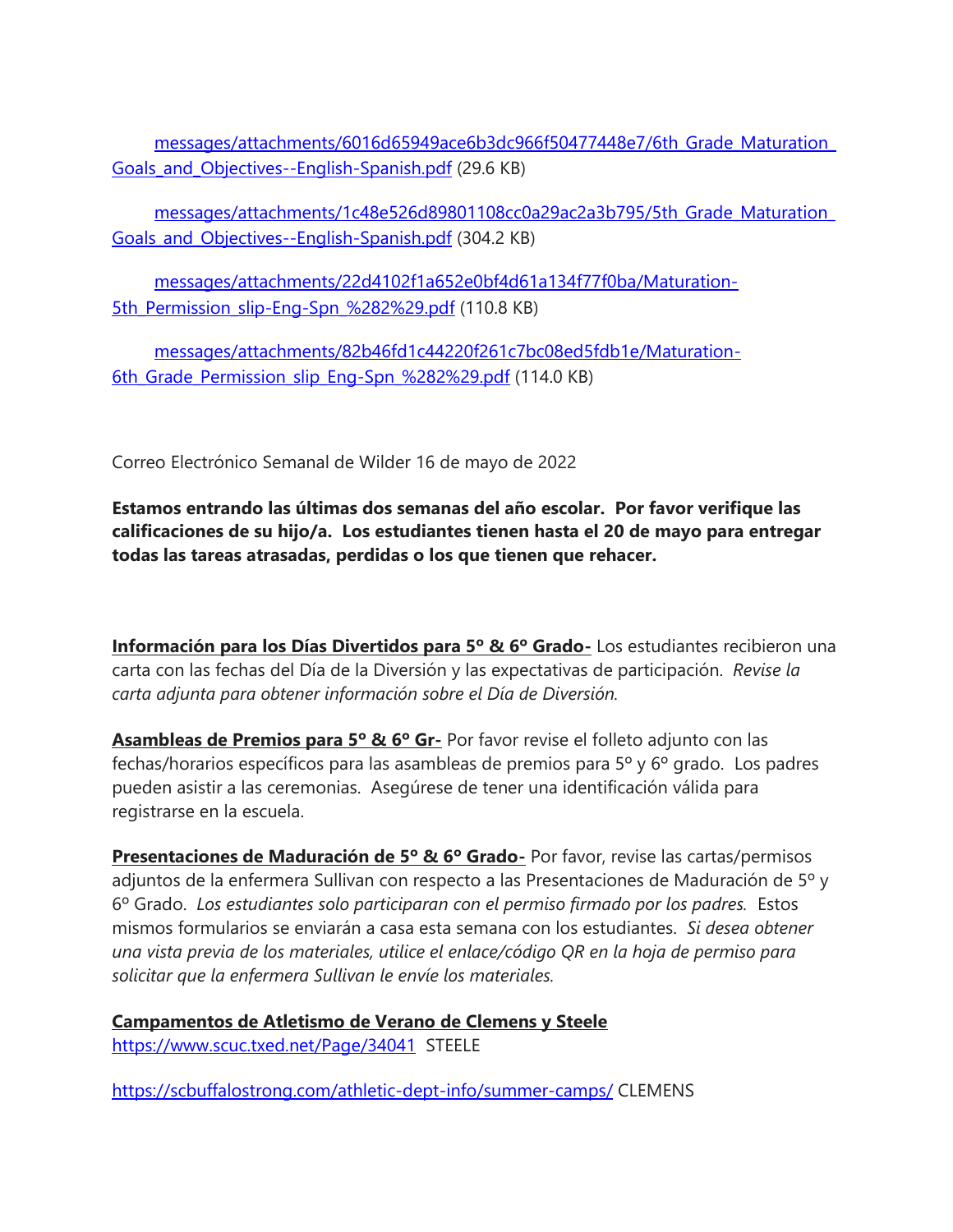**Venta del Anuario TERMINA el 18 de mayo**- Las ventas del anuario se realizan únicamente en línea. ¡Por favor ordena su anuario HOY usando este enlace! [https://www.balfour.com/student-info?smi=103899](https://nam04.safelinks.protection.outlook.com/?url=https%3A%2F%2Fwww.balfour.com%2Fstudent-info%3Fsmi%3D103899&data=05%7C01%7Ceramos%40scuc.txed.net%7C28eb49b512284746c5cb08da35b651f6%7C0b972b505d1b4da1863b3d65adbdfd17%7C0%7C0%7C637881354797993293%7CUnknown%7CTWFpbGZsb3d8eyJWIjoiMC4wLjAwMDAiLCJQIjoiV2luMzIiLCJBTiI6Ik1haWwiLCJXVCI6Mn0%3D%7C3000%7C%7C%7C&sdata=lDg6n2IXBSgiWroyGeK7b0ud5B5JSWqU8hHUKRnUymU%3D&reserved=0)

#### **Eventos de la semana…**

**lunes, 16 de mayo**-Junta de Comité para el Mejoramiento de la Escuela, ZOOM 3:30 p.m.

**martes, 17 de mayo**-Examen de STAAR para 6º grado en Matemáticas

**miércoles, 18 de mayo**-Examen de STAAR para 6º grado en Lectura

**jueves, 19 de mayo**-Examen de STAAR para 5º grado en Ciencias

**viernes, 20 de mayo**-ÚLTIMO tienda de Wilder (se usa Wilder Bucks)

# **PRÓXIMOS EVENTOS**

|                      | 23 de mayo Examen de español para 6º grado en el Programa Doble Idioma 1º Día           |
|----------------------|-----------------------------------------------------------------------------------------|
|                      | 25 de mayo Examen de español para 6º grado en el Programa Doble Idioma 2º Día           |
| de fecha)            | 23 de mayo Día de Campo para 5º gr y Presentación de Maduración para 6º gr (cambio      |
| de fecha)            | 24 de mayo Día de Campo para 6º gr y Presentación de Maduración para 5º gr (cambio      |
|                      | 25 de mayo Día Divertido para 5º Grado                                                  |
| día)                 | 26 de mayo Día Divertido para 6º grado/Celebración de Premios para 5º grado (durante el |
| Temprano a las 12:20 | 27 de mayo Celebración de Premios de Honor para 6º grado (durante el día) / Salida      |